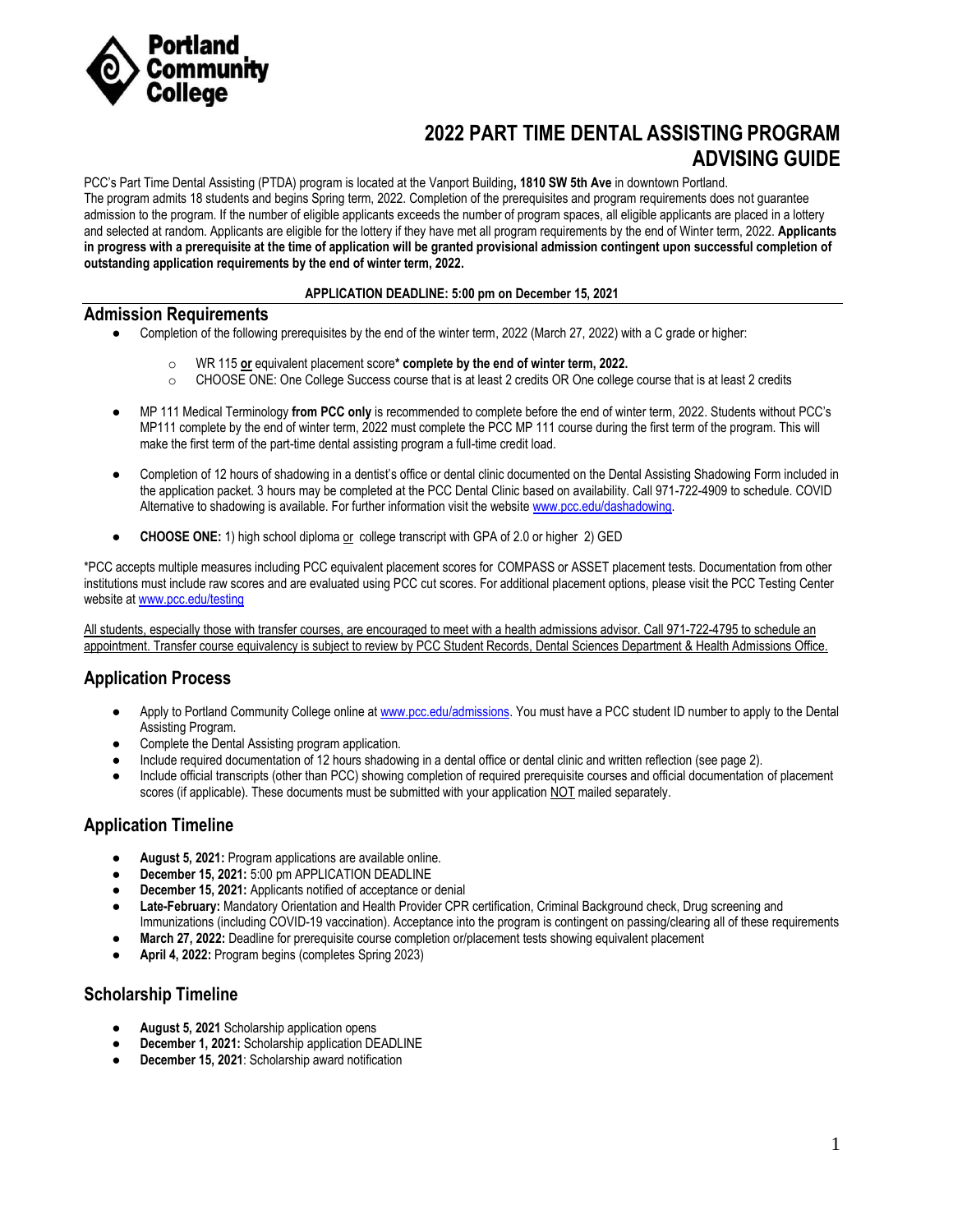

# **2022 Part Time Dental Assisting Prerequisite Completion Worksheet**

**Writing competencies can be met with ALEKS, COMPASS or ASSET placement tests. For additional placement options and testing information please visit: [www.pcc.edu/testing.](http://www.pcc.edu/testing) If placement tests are completed at an institution other than PCC, documentation of the raw test scores must be included with the admissions application.** 

| Prerequisite                                                                                                                                    | Course number or<br><b>Placement test name</b><br>(for math and writing only) | <b>Completion Term/Year</b> | <b>Grade or Test</b><br><b>Score</b> | <b>Institution</b> |
|-------------------------------------------------------------------------------------------------------------------------------------------------|-------------------------------------------------------------------------------|-----------------------------|--------------------------------------|--------------------|
| WR 115 or placement into<br><b>WR 121</b>                                                                                                       |                                                                               |                             |                                      |                    |
| 2 credit minimum<br><b>College Course</b>                                                                                                       |                                                                               |                             |                                      |                    |
| <b>MP 111</b><br><b>Medical Terminology</b><br>from PCC only<br>(Optional but must be<br>complete by end of 1 <sup>st</sup> term<br>in Program) |                                                                               |                             |                                      |                    |

❒ **I have completed 12 hours of shadowing a dentist's office or dental clinic documented on the Dental Care Experience Form and my written reflection located in the application packet.**

| <b>Educational Planning for Prerequisites</b> |     |        |     |        |                |        |                               |  |  |  |
|-----------------------------------------------|-----|--------|-----|--------|----------------|--------|-------------------------------|--|--|--|
|                                               |     |        |     |        | Term _________ |        | $Term$ <sub>___________</sub> |  |  |  |
| Course                                        | Cr. | Course | Cr. | Course | Cr.            | Course | Cr.                           |  |  |  |
|                                               |     |        |     |        |                |        |                               |  |  |  |
|                                               |     |        |     |        |                |        |                               |  |  |  |
|                                               |     |        |     |        |                |        |                               |  |  |  |
|                                               |     |        |     |        |                |        |                               |  |  |  |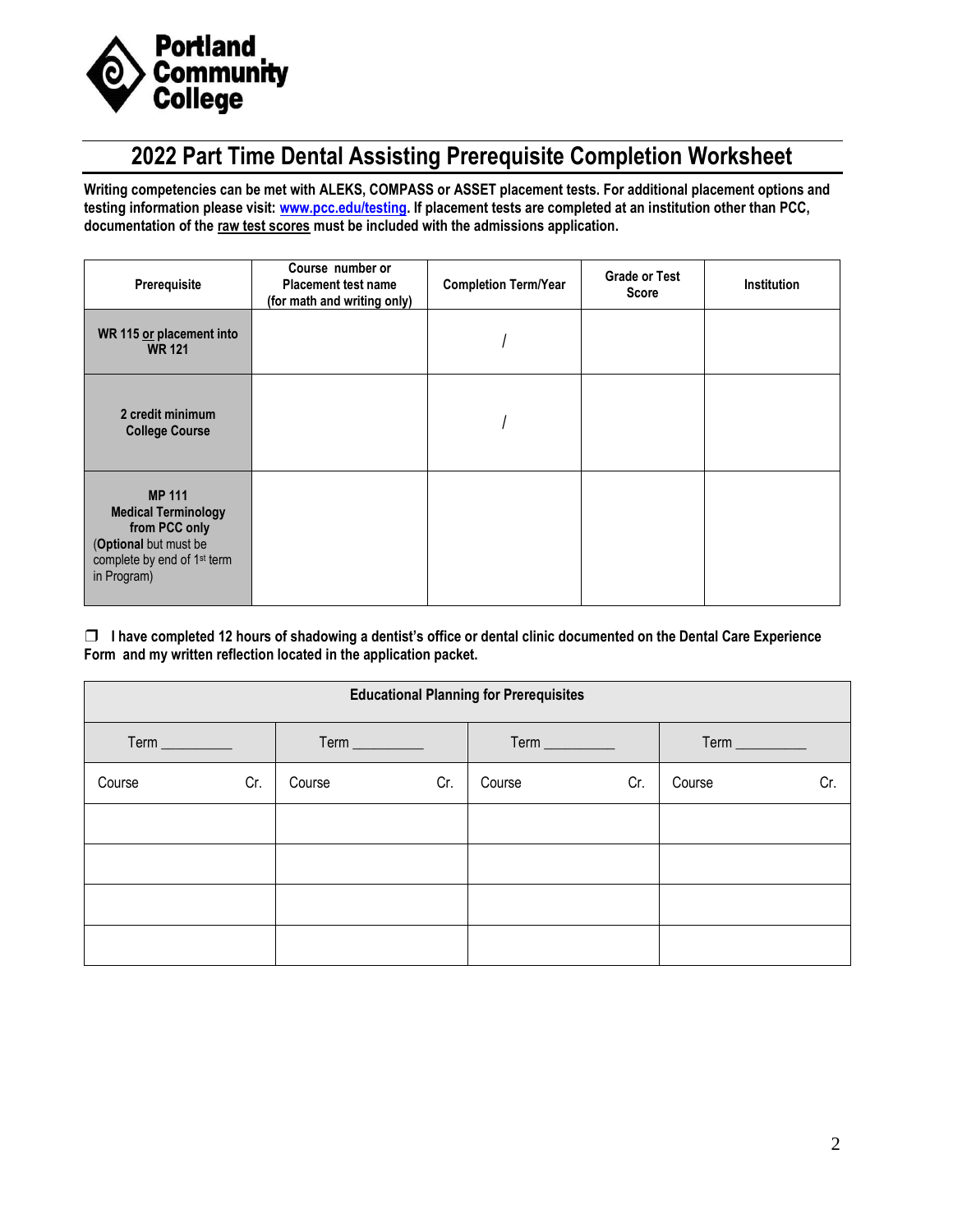

# **Dental Assisting Technical Standards**

## **You must be able to meet these standards in order to successfully complete the program. Please read each item carefully:**

- Hear under normal circumstances with or without hearing device
- Communicate both verbally and in writing in an effective manner to explain procedures and give instructions
- Ability to work independently and manage a variety of tasks in a short amount of time
- Eyesight capable of viewing small visual images with or without glasses & distinguish between black, while & subtle shades of gray
- Understand and react quickly to verbal instruction
- Demonstrate finger dexterity and eye/hand coordination to perform large and small motor coordination in a patient's mouth
- Stand in place for long periods of time
- Not prone to psoriasis, dermatitis, and other chronic skin disorders with open lesions or allergic responses to dental materials and agents
- Lift up to ten pounds
- Operate dental radiology equipment, which can require pushing, pulling or moving
- Handle stressful situations related to technical and procedural standards of patient care situations
- Provide physical and emotional support to the patient during dental procedures
- Follow directions effectively and work closely with members of the dental team
- Perform skills (such as CPR) related to emergency procedures in a dental office
- Demonstrate effective interpersonal relation skills
- Stoop and retrieve dental supplies
- Sit for prolonged periods of time on the dental stool and occupy a small space opposite the dentist in the operatory (approximately 3'x3')
- Reach overhead radiographic equipment and dental operating light (approximately 5' above the floor)
- Possess tactile senses for examining teeth and oral tissue